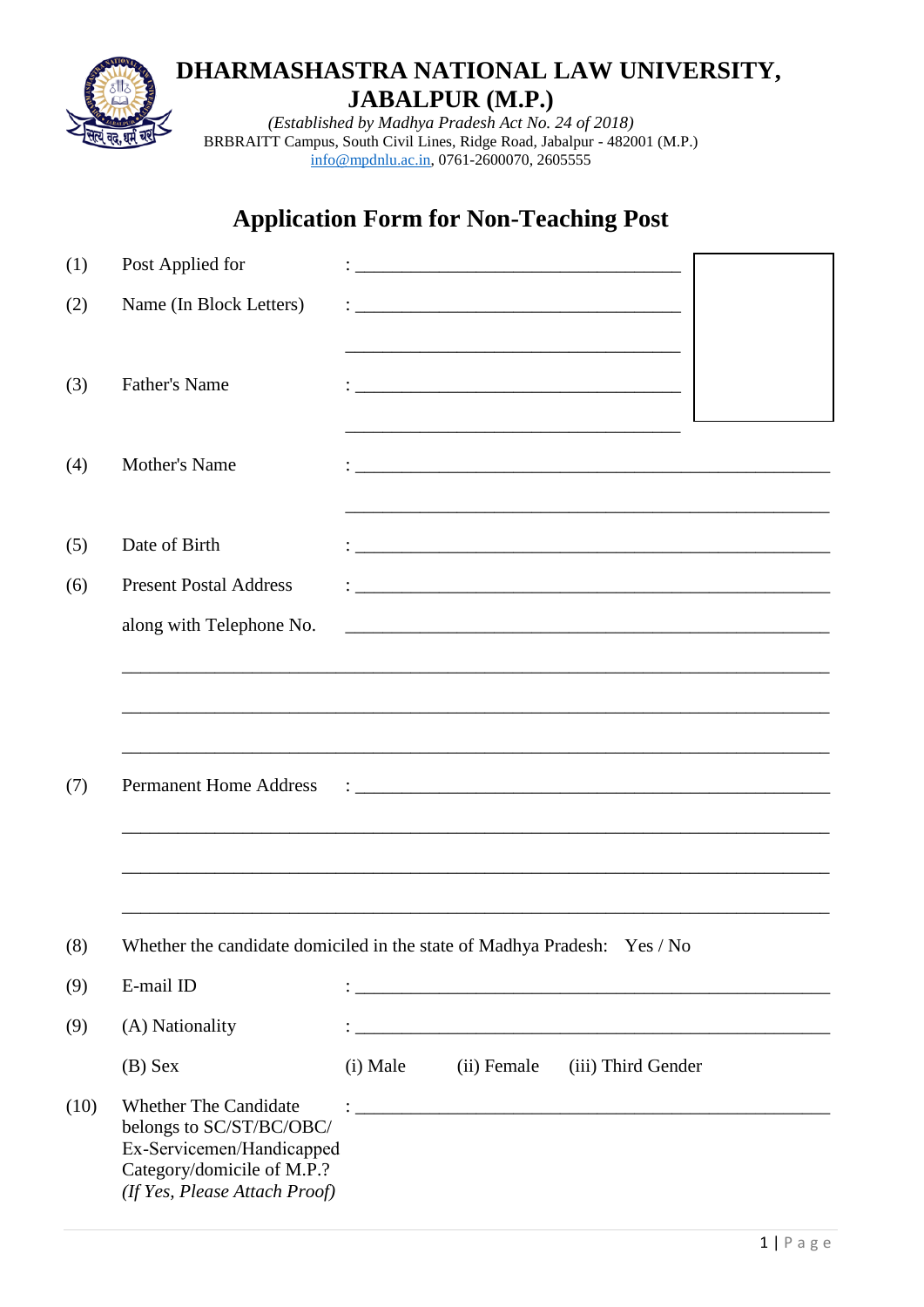| (11) | Marital Status (with name | $\therefore$ Single | Married |
|------|---------------------------|---------------------|---------|
|      |                           |                     |         |

the spouse if applicable)  $\qquad : \qquad$ 

- $(12)$  Children :  $\frac{1}{2}$  Children :  $\frac{1}{2}$
- (13) Educational Qualification (From Matriculation Onwards)

| S.<br>No. | <b>Examination</b><br><b>Passed</b> | Year<br>and<br><b>Month</b><br><b>of</b><br><b>Passing</b> | University<br>/Board | <b>Marks</b><br><b>Obtained</b><br>/ Total<br><b>Marks</b> | Division /<br>Percentage | <b>CGPA</b> (if<br><b>Grading is</b><br>Applicable) | <b>Subjects</b> |
|-----------|-------------------------------------|------------------------------------------------------------|----------------------|------------------------------------------------------------|--------------------------|-----------------------------------------------------|-----------------|
| 1.        | Matric /<br>Equivalent              |                                                            |                      |                                                            |                          |                                                     |                 |
| 2.        | $10+2/$<br>equivalent               |                                                            |                      |                                                            |                          |                                                     |                 |
| 3.        | Bachelor's<br>Degree                |                                                            |                      |                                                            |                          |                                                     |                 |
| 4.        | Master's degree                     |                                                            |                      |                                                            |                          |                                                     |                 |
| 5.        | M.Phil./<br>equivalent              |                                                            |                      |                                                            |                          |                                                     |                 |
| 6.        | Ph.D.                               |                                                            |                      |                                                            |                          |                                                     |                 |
| 7.        | Any Other<br>Qualification          |                                                            |                      |                                                            |                          |                                                     |                 |

### (14) Experience (if any)

(15) Knowledge of Computer (if any)

(16) List of the Certificates and Testimonials (*please attach the attested copies*)

| (i)   | (ii) |  |
|-------|------|--|
| (iii) | (iv) |  |
| (v)   | (vi) |  |

\_\_\_\_\_\_\_\_\_\_\_\_\_\_\_\_\_\_\_\_\_\_\_\_\_\_\_\_\_\_\_\_\_\_\_\_\_\_\_\_\_\_\_\_\_\_\_\_\_\_\_\_\_\_\_\_\_\_\_\_\_\_\_\_\_\_\_\_\_\_\_\_\_\_\_\_

\_\_\_\_\_\_\_\_\_\_\_\_\_\_\_\_\_\_\_\_\_\_\_\_\_\_\_\_\_\_\_\_\_\_\_\_\_\_\_\_\_\_\_\_\_\_\_\_\_\_\_\_\_\_\_\_\_\_\_\_\_\_\_\_\_\_\_\_\_\_\_\_\_\_\_\_

\_\_\_\_\_\_\_\_\_\_\_\_\_\_\_\_\_\_\_\_\_\_\_\_\_\_\_\_\_\_\_\_\_\_\_\_\_\_\_\_\_\_\_\_\_\_\_\_\_\_\_\_\_\_\_\_\_\_\_\_\_\_\_\_\_\_\_\_\_\_\_\_\_\_\_\_

\_\_\_\_\_\_\_\_\_\_\_\_\_\_\_\_\_\_\_\_\_\_\_\_\_\_\_\_\_\_\_\_\_\_\_\_\_\_\_\_\_\_\_\_\_\_\_\_\_\_\_\_\_\_\_\_\_\_\_\_\_\_\_\_\_\_\_\_\_\_\_\_\_\_\_\_

\_\_\_\_\_\_\_\_\_\_\_\_\_\_\_\_\_\_\_\_\_\_\_\_\_\_\_\_\_\_\_\_\_\_\_\_\_\_\_\_\_\_\_\_\_\_\_\_\_\_\_\_\_\_\_\_\_\_\_\_\_\_\_\_\_\_\_\_\_\_\_\_\_\_\_\_